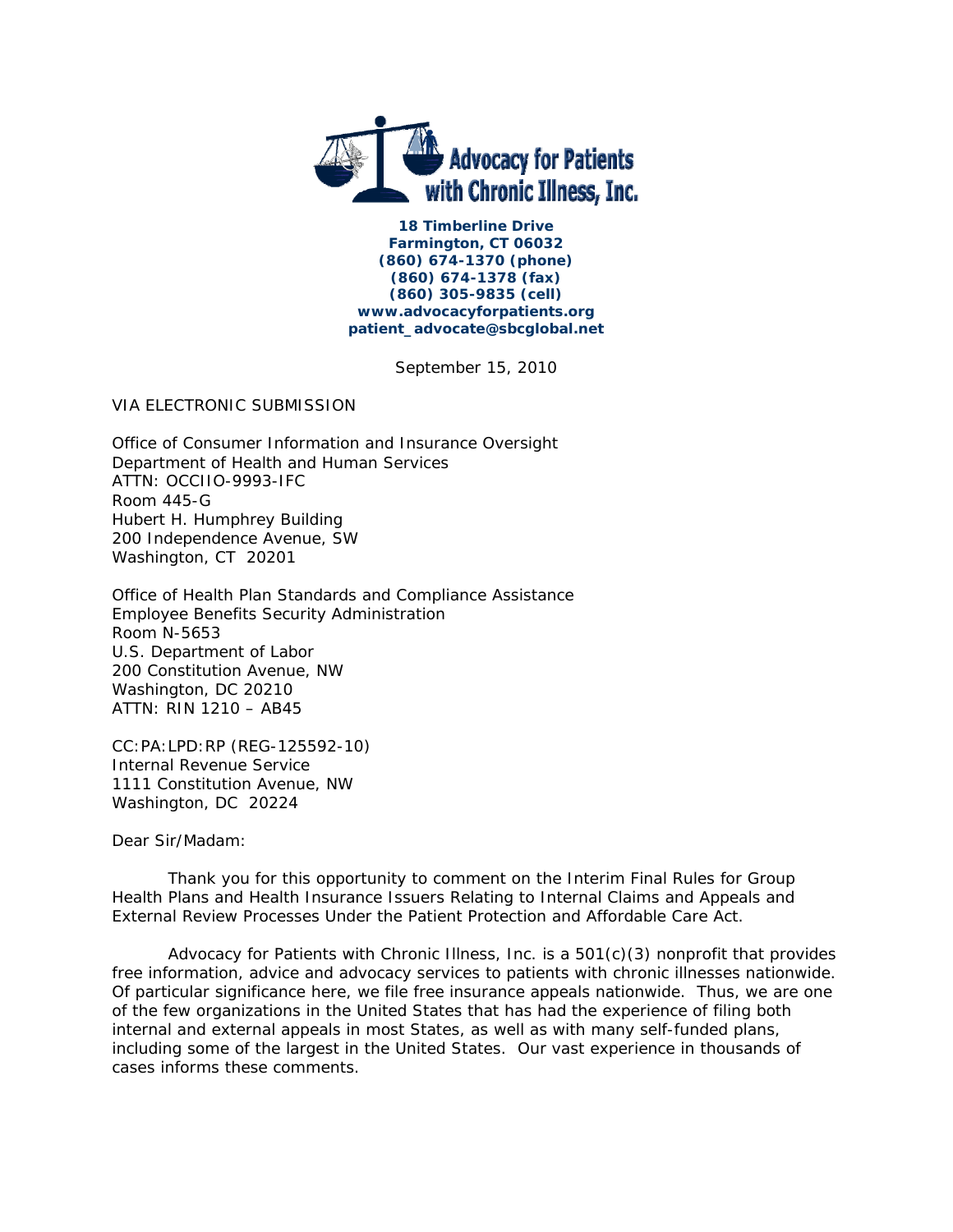DHHS: OCIIO-9993-IFC DOL: RIN1210-AB45 Treasury: REG-125592 September 15, 2010 Page 2 of 13

 We applaud the thoughtful approach taken by the Agencies in formulating these complex rules. We are very impressed with the level of detail and expertise that the Interim Final Rules embody. Our comments should in no way imply dissatisfaction or disagreement with the Agencies' general approach. We write only to suggest additions and modifications that are based on actual experiences we have had in filing appeals across the United States.

 For our organization and our clients, these rules, and the comments below, have critical importance. Because we file so many insurance appeals nationally, our experience is a strong indicator of the experience of other consumers and consumer-based organizations. Because our work is national, our ability to compare and contrast the actions of different insurers, plans, and independent review organizations in different States is exceptional. The very specific comments we provide below are not in response to hypothetical or theoretical practices; everything we discuss below has a real world reason and real world significance, based on our actual experiences. We hope that the following comments, in which we share our experience, will be helpful to the Agencies in further refining the rules.

## **Definitions**

 $\overline{a}$ 

1. We support the use of a broad definition of "adverse benefit determination" to include eligibility decisions, coverage decisions, pre-existing condition exclusions, medical necessity determinations, determinations that a service is experimental or investigational, and rescissions. However, the definition of this phrase in the National Association of Insurance Commissioners Uniform Health Carrier External Review Model Act (NAIC Model Act) is narrower in that it does not include rescissions. Therefore, it is unclear whether State external appeals must include rescissions. While the rules use the phrase "adverse benefit determinations" in the context of discussing State external appeals, 26 C.F.R. § 54.9815-2719T(c)(2)(i), 29 C.F.R. § 2590.715-2719(c)(2)(i), 45 C.F.R. § 147.136(c)(2)(i), because the rules also essentially incorporate the NAIC Model Act, there is a latent ambiguity on this point.<sup>1</sup> We recommend that the Agencies clearly state that the definition set forth in the rules is intended to govern in every instance in which the phrase "adverse benefit determination" is used.

2. In addition, we strongly urge the Agencies to consider establishing and defining the phrase "medically appropriate off-label use" as a basis for coverage. In our experience, the vast majority of experimental/investigational denials in fact are denials of coverage of off-label uses of drugs and devices.<sup>2</sup> Rather than process these adverse benefit determinations as experimental uses when, in fact, they may be well-established uses supported by years of clinical practice, the reason for the denial should be stated more accurately, thereby allowing the consumer to focus on the medical appropriateness of the drug or device in the particular case rather than trying to prove that the drug or device is not experimental, which requires medical or scientific evidence. Vermont defines "medically

 $1$  The Rules related to federal external appeals expressly incorporate the definition of "adverse benefit determination," so there is no ambiguity with respect to federal external appeals. 26 C.F.R. § 54.9815-2719T(d)(1), 29 C.F.R. § 2590.715.2719(d)(1), 45 C.F.R. § 147.136(d)(1).

 $2$  An off-label use is the use of a drug or device for a use other than that for which it is FDA approved. To give a simple example, if the approved use of aspirin were to address pain, the use of aspirin to prevent heart attacks would be considered off-label.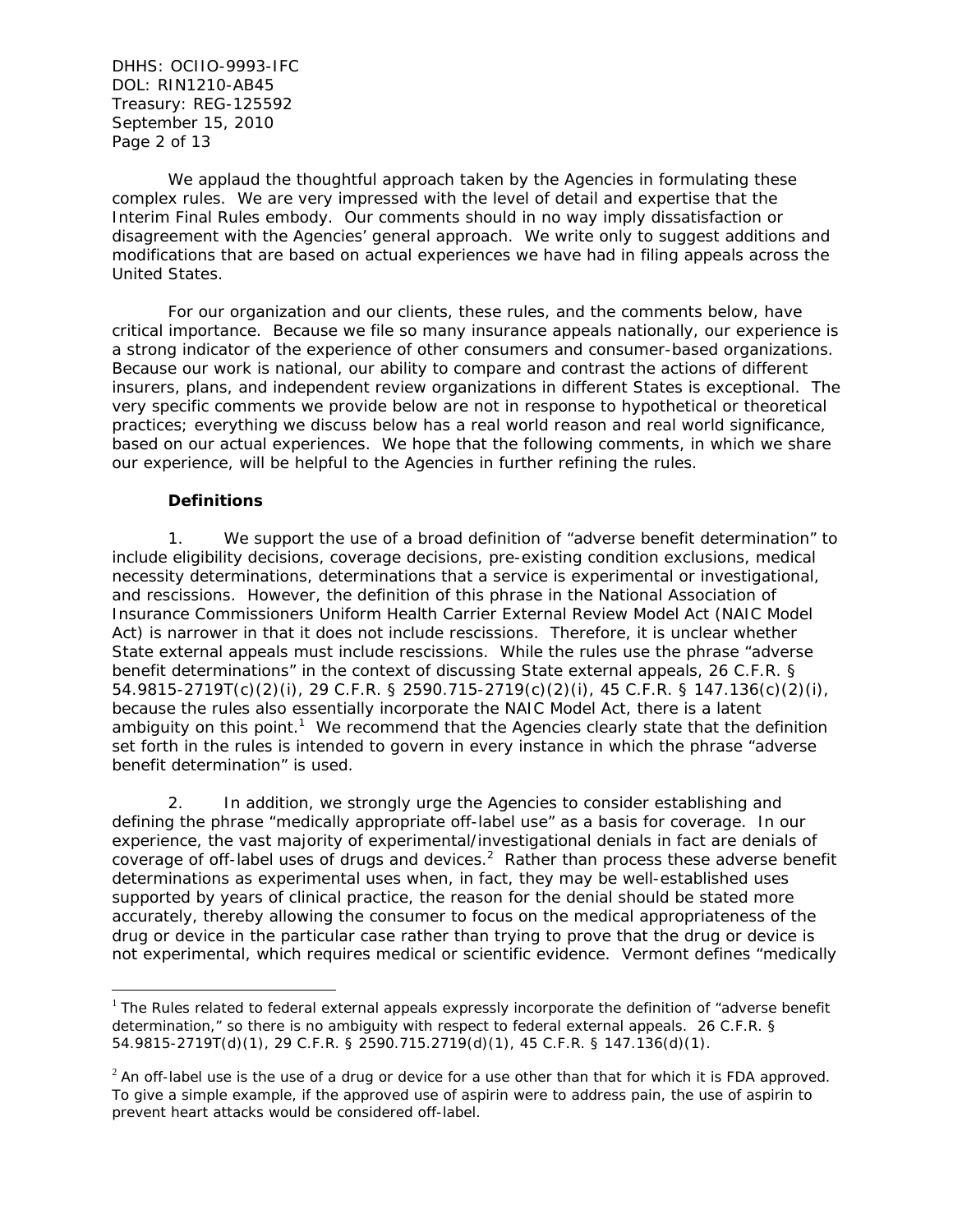DHHS: OCIIO-9993-IFC DOL: RIN1210-AB45 Treasury: REG-125592 September 15, 2010 Page 3 of 13

appropriate off-label use of a drug" to mean "the use of a drug pursuant to a valid prescription by a health care provider where the drug is reasonably calculated to restore or maintain the insured's health, prevent deterioration of or palliate the insured's condition, or prevent the reasonably likely onset of a health problem or detect an incipient problem . . . ." Vt. Admin. Code § 4-5-4.7(A)(3). This appears to us to be an easier standard to meet than the experimental/investigational standard in that it can be proven through medical records without extensive medical research, and it is a more appropriate rationale for denial if the drug or device already is FDA approved for one use and it is being prescribed for another use. Thus, we urge adoption of this phrase and the accompanying definition.

# **Notices**

 $\overline{a}$ 

1. Although this is contrary to every applicable State and Federal law of which we are aware, there are insurers and plans who tell consumers that they are not entitled to be represented in their insurance appeal, even by counsel, that only an appeal from the patient will be accepted, or that only an appeal from a physician will be accepted. Thus, we strongly urge you to require issuers and plans to include in the notice of adverse determination the consumer's right to be represented by a third party, including counsel, in both internal and/or external appeals.

2. Again, although this is not required or sanctioned by any State or Federal law, several issuers and plans refuse to communicate with a third-party representative based on a fully HIPAA-compliant release and authorization unless that release and authorization is on the issuer's/third-party administrator's letterhead, but they do not inform consumers of this fact in their notices, nor do they communicate this to either the consumer or his/her representative upon receipt of an appeal. Some insurers simply ignore appeals they receive from a consumer's representative without a release and authorization on the insurer's letterhead, and others communicate only with the consumer, even if the consumer has a representative.

By rights, issuers/plans should not be allowed to ignore a release and authorization that is substantively identical to the issuer's/plan's release and authorization simply because it is not on the issuer's/plan's letterhead. $3$  However, if an insurer or third-party administrator is going to require use of their own release and authorization form, they should provide a blank form as part of their notice of adverse decision. If they receive an appeal from a person claiming to represent the consumer without the issuer or third-party administrator's form, they should send the form to the consumer, with a copy to the consumer's representative, along with a letter informing the consumer that the appeal has been received, and instructing the consumer to fill out the form giving the issuer/plan authorization to communicate with the consumer's representative.

Once a third-party representative has "appeared" for the consumer by submitting a release and authorization acceptable to the issuer/plan, any and all further communications should be addressed to the representative in addition to the consumer. An "appearance"

 $3$  In some States, this sort of gamesmanship is expressly prohibited. For example, in Vermont, an external appeal that is not submitted on the State's forms still must be accepted as long as it complies with the law in substance. Vt. Admin. Code 4-5-4:6(C). This should be the law in all States, not only with respect to external appeal forms, but with respect to all forms, including HIPAA releases and designation of representative forms.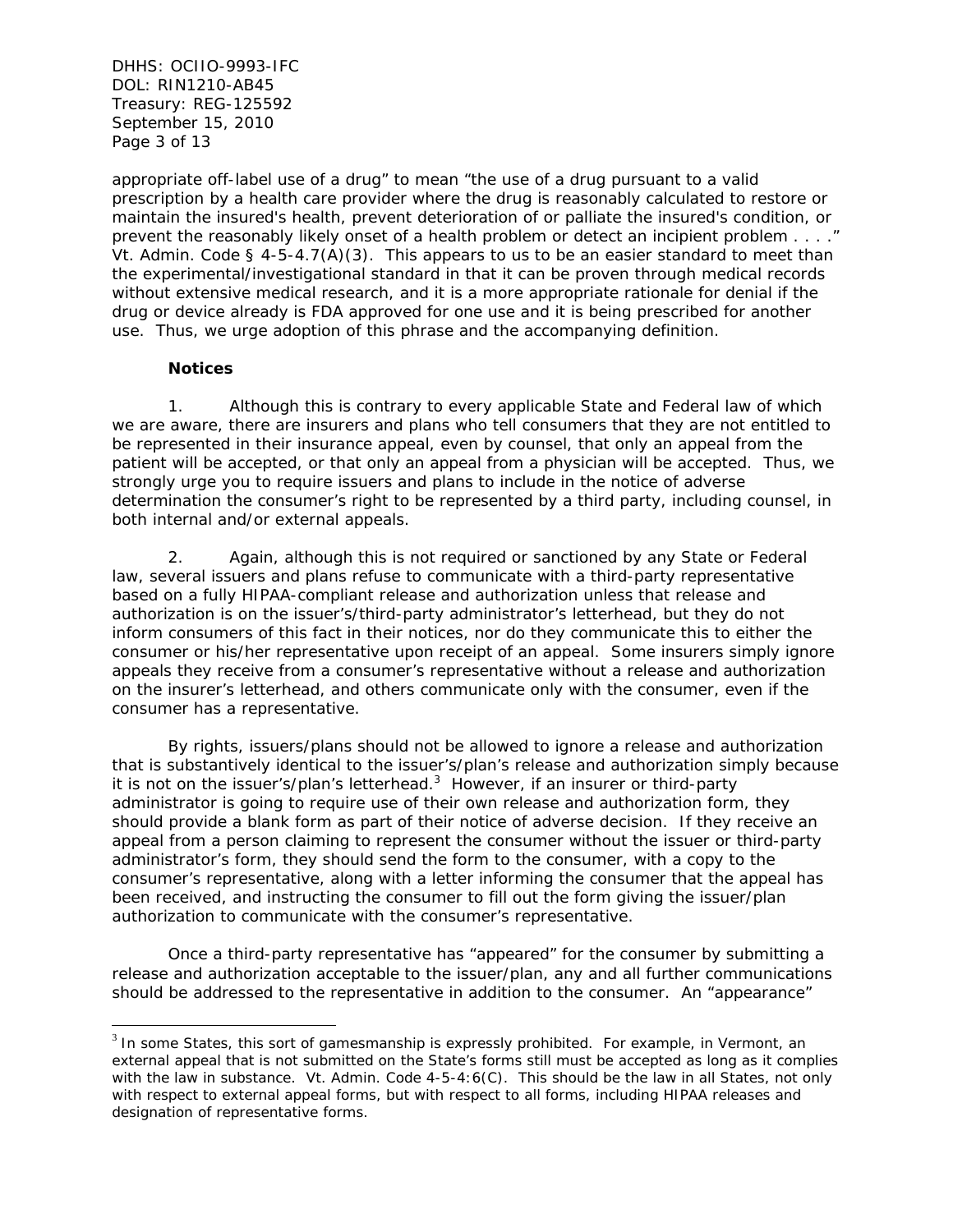DHHS: OCIIO-9993-IFC DOL: RIN1210-AB45 Treasury: REG-125592 September 15, 2010 Page 4 of 13

 $\overline{a}$ 

that is accepted for purposes of an appeal should be entered in the plan/insurer's computer so that, if the third-party representative calls to check on the status of the appeal, the representative's authorized status will be apparent.

3. We understand that this, too, should go without saying, but it does not: Issuers and plans should include in their notice the correct address to which an appeal should be sent. If an insured or his/her representative has proof that the appeal was sent to that address in a timely manner, the appeal should be considered timely filed even if the issuer or plan claims that it did not receive the appeal. If the consumer has proof that the appeal has been submitted as directed several times and the issuer/plan still claims not to have received it, the appeal should be deemed granted.

We recently prevailed in an appeal that we had to send out three times, each time to another address to which the insurer directed us. Each time, we were told that the insurer did not have our appeal despite the fact that we had delivery confirmation from the United States Postal Service. This happens routinely, and it is unfair to consumers, not only because of the cost of shipping a 350+ page appeal three times, but also because of the delay this causes in getting treatment for the consumer. Issuers and plans should have to stipulate the correct address for filing an appeal in the notice of adverse determination. After an insurer has given a consumer several addresses and still denies receipt, the appeal should be deemed granted.

4. In a related point, we also recommend that issuers/plans be required to mail the person filing the appeal (consumer, provider, or representative) an acknowledgement of receipt of the appeal. For example, New York requires that the issuer/plan provide written confirmation of receipt of an appeal within fifteen days of receipt, Oregon requires confirmation of receipt of an appeal within seven days, and Indiana requires confirmation of receipt of an appeal within three days. N.Y. Ins. Law § 4904(c); Or. Admin. R. 836-053-  $1100(1)(a)$ ; Ind. Code § 27-13-10-7. This is critical so that consumers do not mistakenly sit on their rights, only to learn later that their appeal was not logged in and processed.

For example, we are working with a client who has lung cancer. She is on a protocol of Avastin and Alimta. Her insurer believes Avastin must be used only with either carboplatin or paclitaxel, not with Alimta. We filed an appeal on March 18, 2010. After not receiving a decision for some time, we called to ensure that the appeal was received. We were told that it was. We waited another month, called again, and were told that the appeal had been sent out for external review. We waited another month, called again, and were told that the appeal had been denied and a letter had gone out on August 12, 2010, five months after the appeal was filed. We called after another ten days and were told that the insurer would send another copy of the letter. When we finally received the August 12, 2010 letter, we immediately realized that it was not a response to our appeal but, instead, was a denial of coverage of Avastin for different dates of service. We still do not have a ruling on our appeal. Meanwhile, the health care provider has sent the claim to collections.<sup>4</sup> At this point, we cannot even be certain that the appeal was logged into the system. All we have is a delivery confirmation from the U.S. Postal Service. Had the insurer been required to notify us of receipt, we at least would have proof that the appeal was received and logged in. It would come as no surprise to us, based on our experience, if the insurer were

 $4$  Some states – for example, Massachusetts – do not allow claims to be reported to credit agencies during the pendency of appeals. Mass. Gen. Laws ch. 176O § 14(f).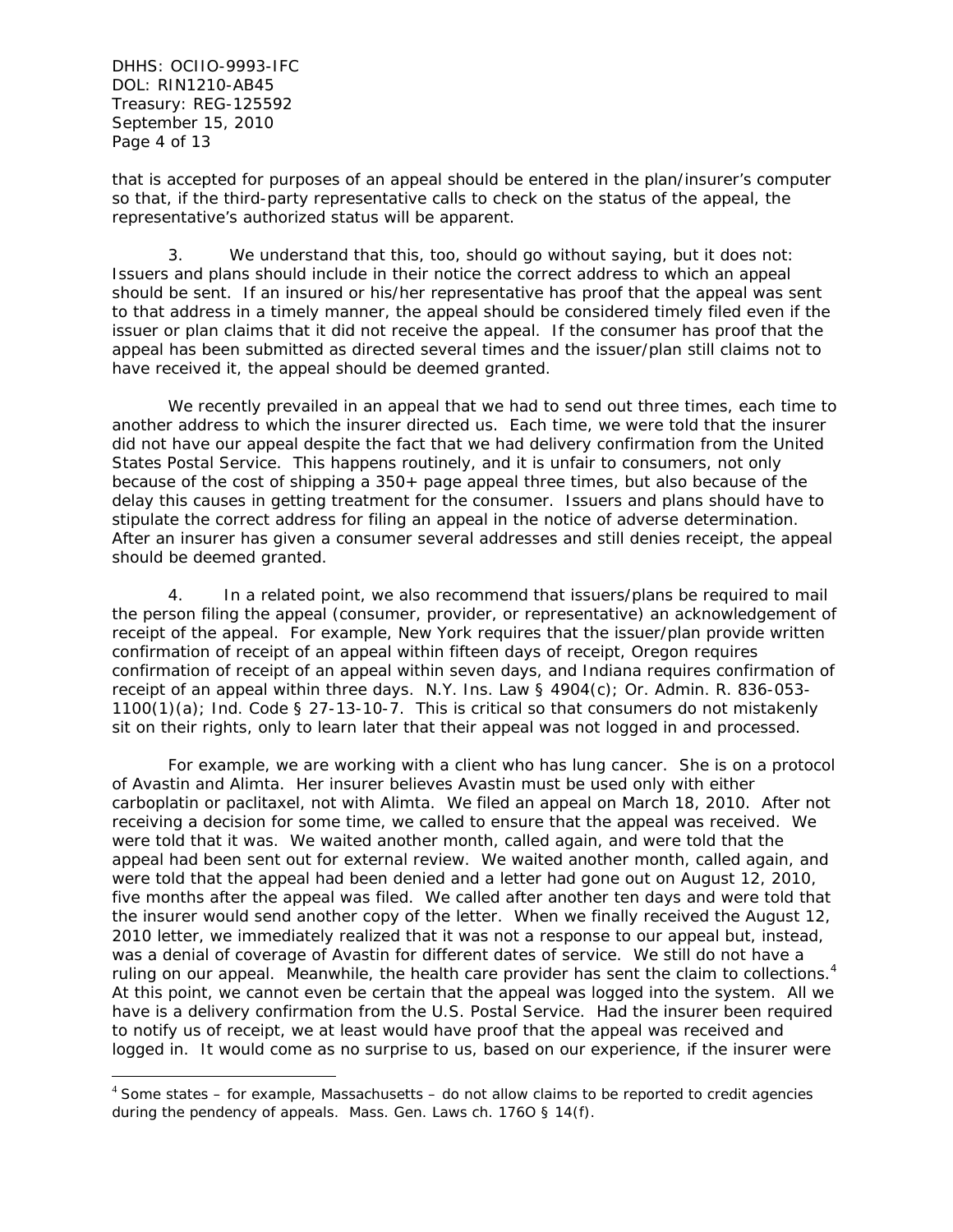DHHS: OCIIO-9993-IFC DOL: RIN1210-AB45 Treasury: REG-125592 September 15, 2010 Page 5 of 13

to tell us that it mailed a decision months ago that we never received, and that all time periods to file subsequent appeals have passed, as discussed in the next paragraph. After waiting for five months and being given incorrect information repeatedly, the appeal should be deemed granted.

5. If a consumer does not receive a notice of adverse benefit determination, the time period during which an appeal must be filed should be tolled and extended. If a consumer does receive a notice of adverse benefit determination, the consumer should be able to rely on the date on the notice for calculating the appeal period.

We recently had a case in which Blue Cross Blue Shield of Delaware claimed to have mailed a notice in February 2010, but neither the consumer nor the provider who filed the first-level appeal received that notice. In April 2010, the consumer called Blue Cross asking about the status of her appeal. She was told that the appeal had been denied. Blue Cross agreed to send her a denial letter. Blue Cross sent a denial letter dated April 29, 2010 that said that she had 60 days to file an external appeal. We then agreed to represent the consumer and filed the external appeal within 60 days of receipt of the April 29, 2010 denial. Upon receipt by the issuer, the issuer refused to process our external appeal because the issuer claimed to have sent a letter to both the consumer and the health care provider in February, so the time to file the external appeal had expired by the time the consumer called to check the status of her appeal in April, before we agreed to take the case. We spoke with the Delaware Department of Insurance, which refused to overturn Blue Cross even though there was every indication that neither the consumer nor her doctor's office had received a denial in February. Essentially, then, the consumer was deprived of her right to file an external appeal because she never received the February notice of adverse decision, and she was unable to rely on the April notice of adverse decision in filing the external appeal within 60 days of the date of that notice. The rule should provide that (a) if the consumer credibly states that he or she did not receive a notice of adverse benefit determination, the time period during which to file subsequent appeals should be tolled and extended; and (b) if a consumer receives a notice of adverse determination, he or she should be able to rely upon the date on the notice for calculating the appeal period.

6. The NAIC Model Act at section  $8(c)(2)$  provides that, if preliminary review of an appeal indicates that it is incomplete, the issuer is required to notify the claimant and explain what information or materials are needed to make the request complete. This is a very important consumer protection. In 2003, the Maryland Insurance Administration indicated that 14% of medical necessity appeals were rejected because the consumer failed to provide necessary information. According to a 2005 New York State External Appeal Program annual report, 178 of 667 external appeals that were rejected – 27 percent – were rejected because the consumer failed to provide necessary information. Thus, we would urge the Agencies to add a notice providing the consumer with an opportunity to cure in both internal and external appeals.

7. We recommend that you consider some of the provisions of Maryland Insurance Code Ann. § 15-10A-02(f), which requires that the notice of adverse decision be in clear language and "reference[ ] the specific criteria and standards, including interpretive guidelines, on which the decision was based, and may not solely use generalized terms such as 'experimental procedure not covered,' 'cosmetic procedure not covered,' 'service included under another procedure,' or 'not medically necessary.'" The elimination of the use of these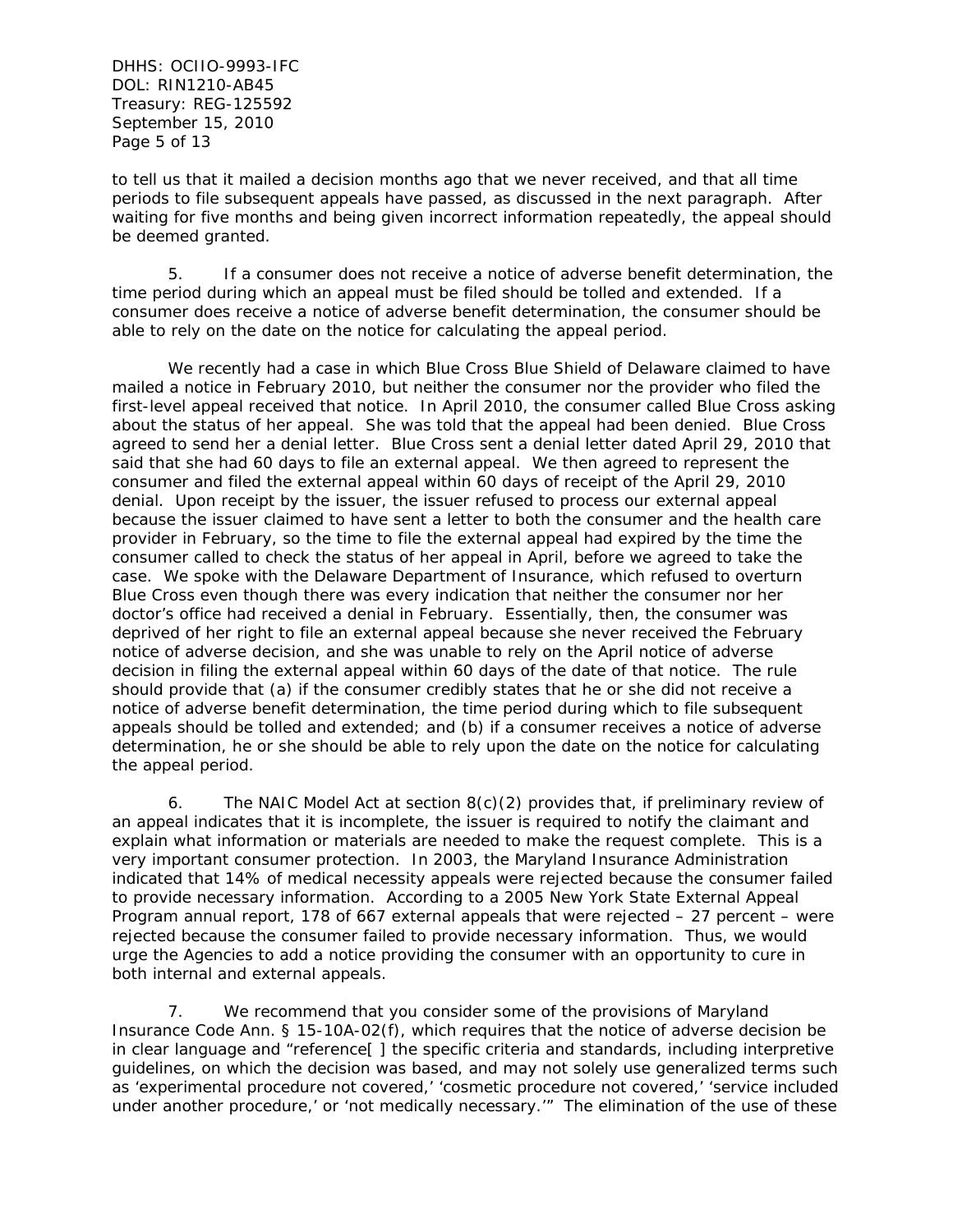DHHS: OCIIO-9993-IFC DOL: RIN1210-AB45 Treasury: REG-125592 September 15, 2010 Page 6 of 13

sorts of generalized terms would greatly advance the ability of consumers to understand the reason for a denial, thereby better focusing their appeal.

Similarly, the requirements for the Massachusetts notice of adverse benefit determination are exemplary. In Massachusetts, the notice must include a substantive clinical justification that is consistent with generally accepted principles of professional medical practice, including but not limited to (1) identifying the specific information upon which the adverse determination was based; (2) discussing the insured's presenting symptoms or condition, diagnosis and treatment interventions and the specific reasons such medical evidence fails to meet the relevant medical review criteria; (3) specifying alternative treatment options covered by the carrier, if any; (4) referencing and including applicable clinical practice guidelines and review criteria; and (5) notifying the insured or the insured's representative of the proceedings for requesting external review. Mass. Regs. Code tit. 105 § 128.307(B). These requirements ensure that consumers will have a full appreciation of the basis for the adverse decision, enabling them to focus their appeals accordingly.

8. Finally, we strongly urge you to require the issuer/plan to state in the notice of adverse determination whether it believes the plan is grandfathered pursuant to §§ 1251 and 10103 of the ACA and § 2301 of the Reconciliation Act, and, thus, exempt from these rules. Otherwise, it will be impossible for consumers to determine when these rules apply. This is absolutely critical.

#### **Internal Appeals**

1. The Agencies have chosen to require only one level of internal appeal even though the DOL claims procedures set forth in 29 C.F.R. § 2560.503-1 requires two levels of internal appeal. You have reasoned that

[t]here is no need for a second level of an internal appeal in the individual market since the issuer conducts all levels of the internal appeal, unlike in the group market, where a third party administrator may conduct the first level of the internal appeal and the employer may conduct a second level of the internal appeal. Accordingly, after an issuer has reviewed an adverse benefit determination once, the claimant should be allowed to seek external review of the determination by an outside entity.

### 75 Fed. Reg. 43334.

 The tacit assumption inherent in the Agencies' reasoning is that there never is value in an issuer or third-party administrator taking a second look at a case. We disagree. For example, there are insurers who, for at least some plans, provide a hearing at the second level appeal, and that can make a tremendous difference. We recently had a case involving a small group fully-funded plan through UnitedHealthcare involving deep brain stimulation for Tourette's syndrome – an off-label use for which there is significant clinical and scientific support. We lost the first level appeal and filed a second level appeal with UnitedHealthcare, at which point we were permitted to address the panel that would be voting on our appeal. Although the hearing was conducted telephonically rather than in person, it provided us with an opportunity to explain why we thought our particular case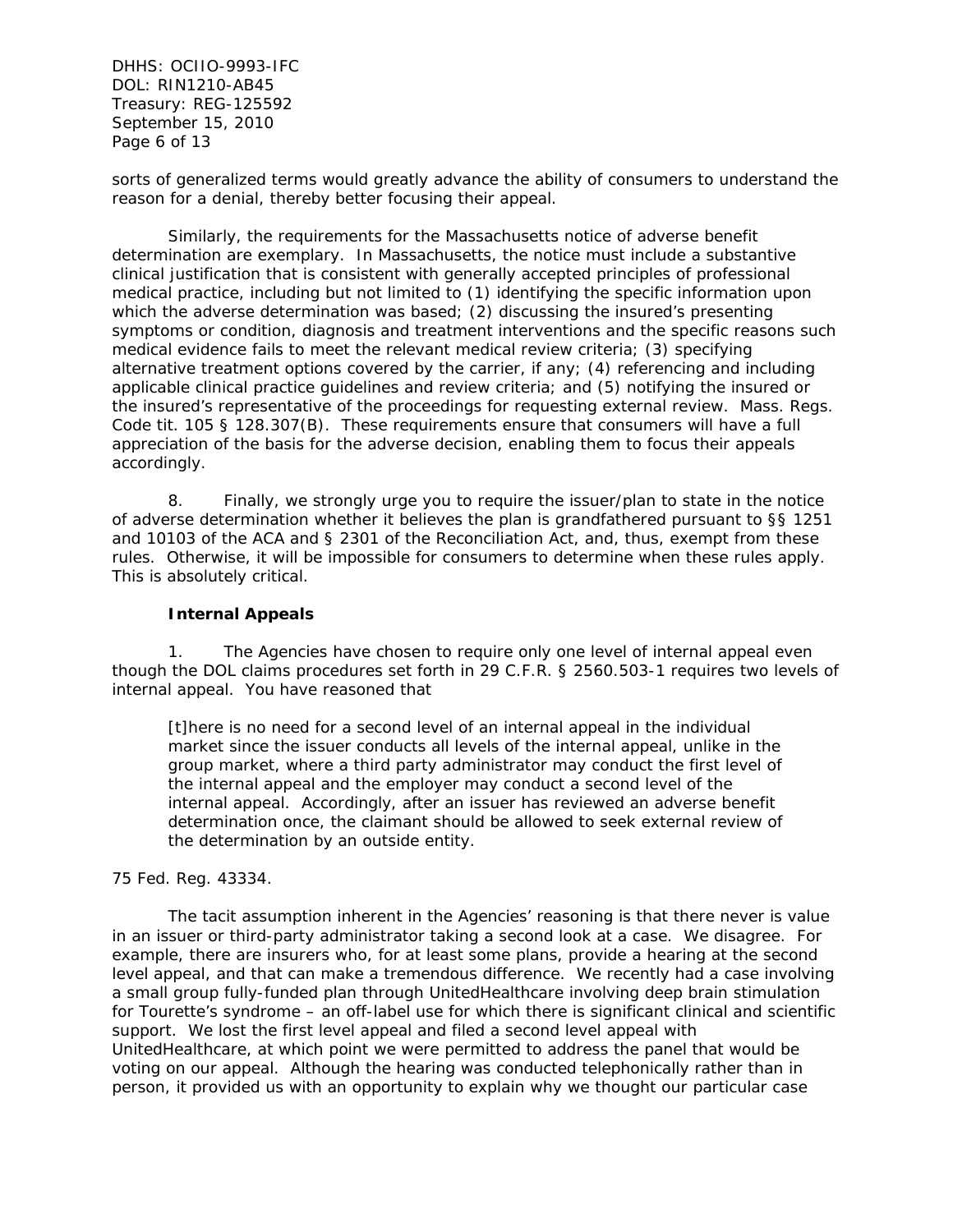DHHS: OCIIO-9993-IFC DOL: RIN1210-AB45 Treasury: REG-125592 September 15, 2010 Page 7 of 13

 $\overline{a}$ 

presented a compelling case for an exception.<sup>5</sup> Both the undersigned and the patient's father spoke to the appeal panel. Within only a few hours, we received word that we had prevailed. Had we not had the second level appeal, we would have had to pursue an external appeal. Although we would like to think we would have prevailed there, too, we simply do not know.

 However, we also agree that there are cases in which a second level appeal to an issuer or third-party administrator is a waste. Recently, we had such a case involving a national plan through Anthem Blue Cross and Blue Shield. In that case, which involved a new, off-label use for a biologic, we lost the first level appeal and I asked the insurer if we could waive the second level internal appeal because there was no reason to think that Anthem would change its position. We were told that, if the consumer signed a waiver, we could proceed directly to external appeal. The consumer waived the second level internal appeal, we proceeded to external appeal, and we prevailed there.

 Thus, rather than eliminate the requirement of two levels of internal appeal, we urge the Agencies to permit a consumer to waive the second level of internal appeal and proceed directly to external appeal. *See, e.g.,* Vt. Admin. Code § 4-5-3:10.300(C)(managed care grievances). This is a better resolution than one that eliminates the second level appeal in all cases, not only because it allows the consumer rather than issuer or plan to decide whether or not to eliminate or waive the second level appeal, but it also recognizes that, even though the rules may not require more than one level of appeal, some issuers/plans will continue to provide two levels of appeal, in which case the consumer should have a right to waive the second level appeal. Providing for waiver by the consumer rather than elimination by the insurer of the second level internal appeal is the best rule to protect consumers.

2. In another suggestion that may seem unnecessary, but that grows out of genuine problems we have had in quite a few cases, the rules should make it absolutely clear that requesting a copy of the file pursuant to either the DOL claims procedure, 29 C.F.R. § 2560.503-1(h)(2)(iii), or 26 C.F.R. § 54-9815-2719T(b)(2)(ii)(C)(1), 29 C.F.R. 2590.715-2719(b)(2)(ii)(C)(1), 45 C.F.R. § 147.136(b)(2)(ii)(C)(1), cannot be counted as the first level internal appeal. We acknowledge that, in a perfect world, the Agencies would not have to say this; the DOL claims procedure and the interim final rule clearly contemplate that a consumer can request a copy of the file without losing the right to appeal. However, on countless occasions, we have had to fight with issuers and plans on just this point. Indeed, this occurs more often than not whenever we request a copy of the file.

In addition, a request for a copy of the file should be responded to in full within a pre-determined period of time, or, at the very least, the time period in which to file an appeal should be tolled. We have had at least two recent cases in which we requested a copy of the file, it did not come within the appeal period, we filed the appeal regardless so as not to miss the filing deadline, and then a copy of the file arrived after we had filed the

 $5$  Some States provide for an opportunity to communicate either in person or by telephone with the decision-makers on a second level appeal. *See, e.g.,* Vt. Admin. Code § 4-5-3:10.300(C)(6)(managed care). Pennsylvania requires that a second level appeal be heard by at least three people, and onethird of the panel members may not be employees of the insurance company. 40 Pa. Stat. Ann. §991.2141.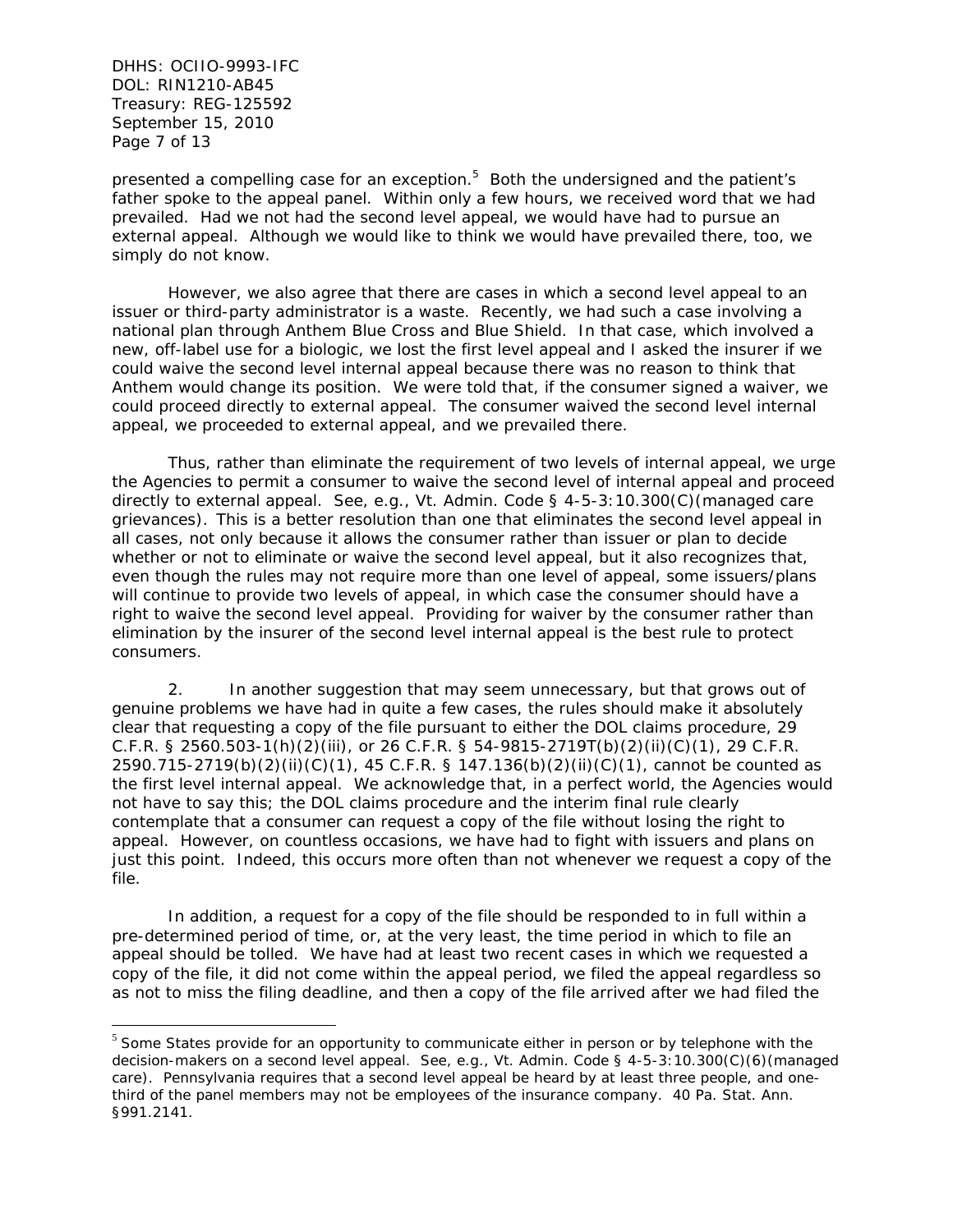DHHS: OCIIO-9993-IFC DOL: RIN1210-AB45 Treasury: REG-125592 September 15, 2010 Page 8 of 13

appeal, when it was too late to respond to any material in the file that warranted response. The rules should be amended to provide either that a copy of the file must be sent to the requestor (the consumer or his/her representative) within ten (10) business days, or that the time for filing an appeal is tolled when a request for the file is submitted, until the issuer or plan responds by sending a copy of the requested file.

Finally, there should be some consequence to the issuer/plan of ignoring a request for the file, including a request for a copy of the certificate of coverage or summary plan description. In the case of one extremely large nationwide insurer and third-party administrator, management recognized that nobody was responding to our requests – they simply were being ignored – so it assigned a person who works in the executive offices of the insurer/third-party administrator to respond to our requests for copies of files. While this is nice for us and our clients, it does not help the millions of other consumers insured by or through this company. All consumers should be able to obtain a copy of the insurer/plan's file, including the certificate of coverage or summary plan description. The failure to comply with this rule should carry with it a consequence that is of sufficient significance so as to provide the insurer/plan with an incentive to respond to these requests as a matter of course, as the law requires.

3. Similarly, a letter from a consumer stating that the consumer intends to appeal should not be counted as the appeal. Again, all too often, consumers receive a denial of coverage and immediately write a letter stating that they intend to appeal. Later, they submit medical records and other materials only to be told that they already have appealed. At times, they even receive a denial letter before they have sent the additional materials, although their intent to submit additional records is clear from the face of their initial letter.

Likewise, on several occasions, we have seen consumers write a letter stating an intent to appeal and submit additional documentation at a later time based on the mistaken belief that they can comply with an appeal deadline by so doing, thereby buying themselves more time to submit additional documentation after the time to appeal has expired. Of course, this is not the case; filing a letter stating an intent to appeal at a later date does not toll the deadline for filing the appeal.

These problems should be addressed by requiring issuers and plans to state in the notice of adverse determination that the consumer need not state an intent to appeal prior to doing so, but if the consumer intends to appeal, he or she must do so – including submitting all accompanying records – within the appeal deadline.

4. We very strongly support the protections set forth in 26 C.F.R. § 54.9815- 2719T(b)(2)(F), 29 C.F.R § 2590.715-2917(b)(2)(F), 45 C.F.R. § 147.136(v)(2)(F). In particular, when a plan or issuer fails to adhere strictly to the requirements with respect to providing notice and full and fair review, the claimant should be deemed to have exhausted the internal claims and appeals process. It is of particular importance that the rules state that if a claimant chooses to pursue remedies under Section 502(a) of ERISA in such circumstances, the appeal is deemed denied without the exercise of discretion so there will be no deference paid to the plan administrator. Similarly, with respect to appeals involving ongoing treatment, we very much support the provision that a plan and issuer must provide continued coverage pending the outcome of an appeal. These are critical consumer protections that place the burden of full compliance on issuers and plans, who have the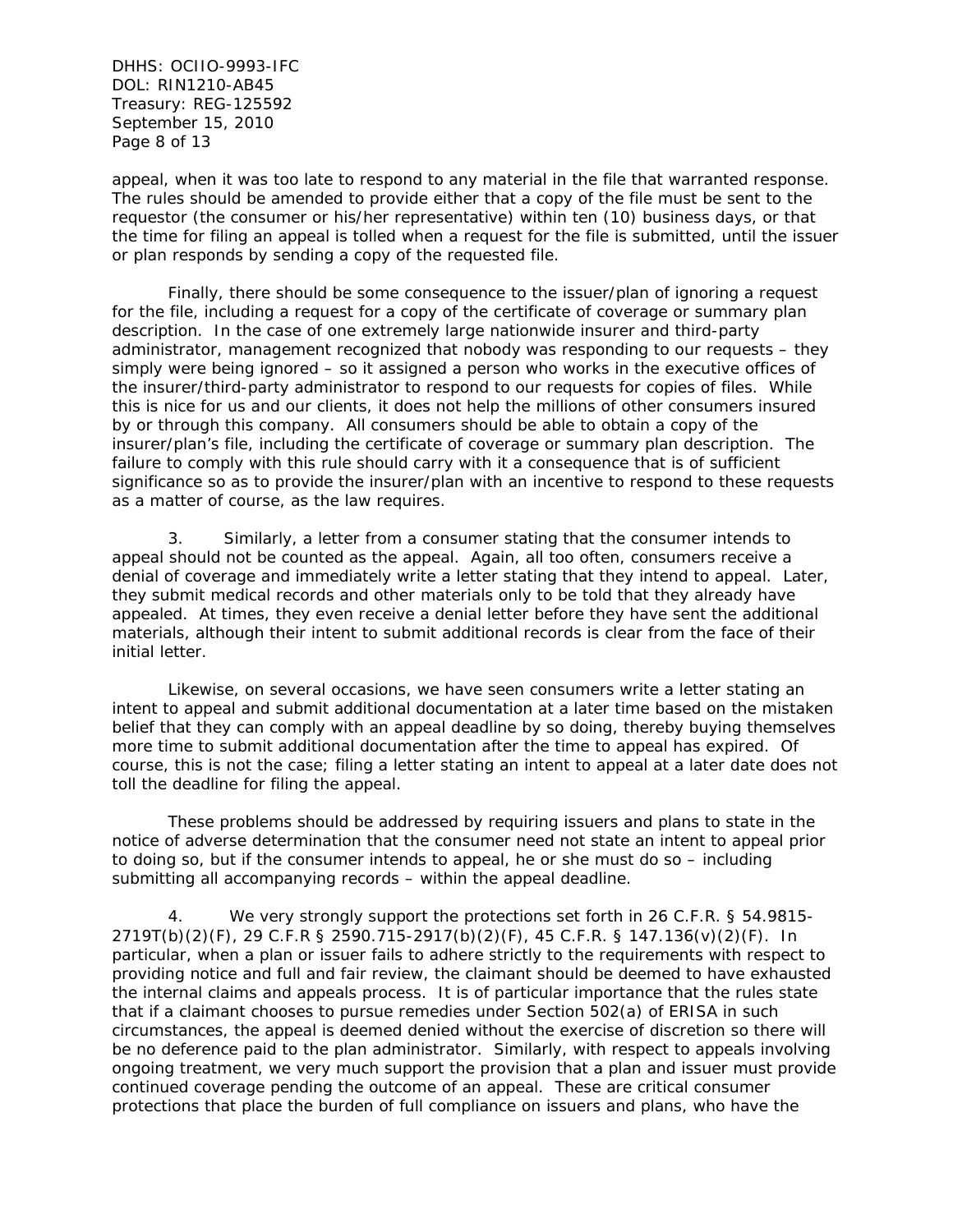DHHS: OCIIO-9993-IFC DOL: RIN1210-AB45 Treasury: REG-125592 September 15, 2010 Page 9 of 13

 $\overline{a}$ 

ability to comply promptly and completely, rather than on consumers, who are at the mercy of plans and issuers.

# **External Appeals**

1. The rules provide that the State external appeal process must ensure against IRO conflicts of interest. 26 C.F.R. § 54.9815-2719T(c)(ix), 29 C.F.R. § 2590.715-  $2917(c)(ix)$ , 45 C.F.R. § 147.136(c)(ix). We support this rule, but ask that the Agencies consider addressing a very specific circumstance that has arisen more than once in our practice. There are companies that write and sell clinical coverage policies to insurance companies and third-party administrators, and some of those companies also contract with States and plans to serve as independent review organizations. It is our belief that, even in a situation in which different divisions of the same company perform these two roles, there is an inherent conflict of interest. A company cannot make its living providing insurers with bases for denying coverage of a treatment or procedure while also remaining objective in appeals that may involve review of the same or related coverage policy. Again, as obvious as this may seem, we have encountered it twice already. The rules present a unique opportunity to address this issue clearly so that it needn't be litigated by individual consumers repeatedly.

Similarly, the rules should be clear that the internal review organization is chosen by the State, not by the issuer/plan. Some State laws, including, for example, Alaska and Utah, provide that managed care organizations must contract with the independent review organization(s). Alaska Stat. § 21.07.020; Utah Code Ann. § 31-22-629. To be sure to eliminate conflicts of interest, the selection of independent review organizations should be left to the States, not issuers or plans.

2. The rules provide that the State process must allow four months between the notice of adverse determination and the filing of the external appeal. 26 C.F.R. § 54.9815- 2719T(c)(2)(vi), 29 C.F.R. § 2590.715-2719(c)(2)(vi), 45 C.F.R. § 147.136(c)(2)(vi). This is unusually long and most welcome. However, in the same breath, the rules require that the State allow the consumer at least five (5) business days to submit additional information to the IRO in writing. 26 C.F.R. § 54.9815-2719T(c)(2)(x), 29 C.F.R. §  $2590.714 - 2719(c)(2)(x)$ , 45 C.F.R. § 147.136(c)(2)(x). Although we have encountered this two-step process in some States, we see no reason for it, and we believe that it creates confusion. Typically, our preference is to submit the entire external appeal, including any new materials, simultaneously. With four months to file the external appeal, the rules provide consumers ample opportunity to submit all materials at once. If, instead, the filing of the external appeal does not include the filing of accompanying materials, five (5) days is a very short time in which to prepare supporting materials. At the very least, consumers should be advised in the notice of adverse determination that, if they do not submit everything they wish the IRO to review initially, they will only have five (5) days to file any additional materials they wish to submit. If they need to collect medical records or do additional research, five (5) days will not be long enough, so they should be on notice of this short deadline in advance.<sup>6</sup>

<sup>&</sup>lt;sup>6</sup> The Department of Labor has issued Interim Procedures for Federal External Review, Technical Release 2010-01. Those Procedures are too vague on the point of who will transmit the "claimant's" information to the IRO. Section 3(c) provides that the plan must provide the IRO any information it "considered" in rendering the adverse benefit determination, and section 3(b) states that the claimant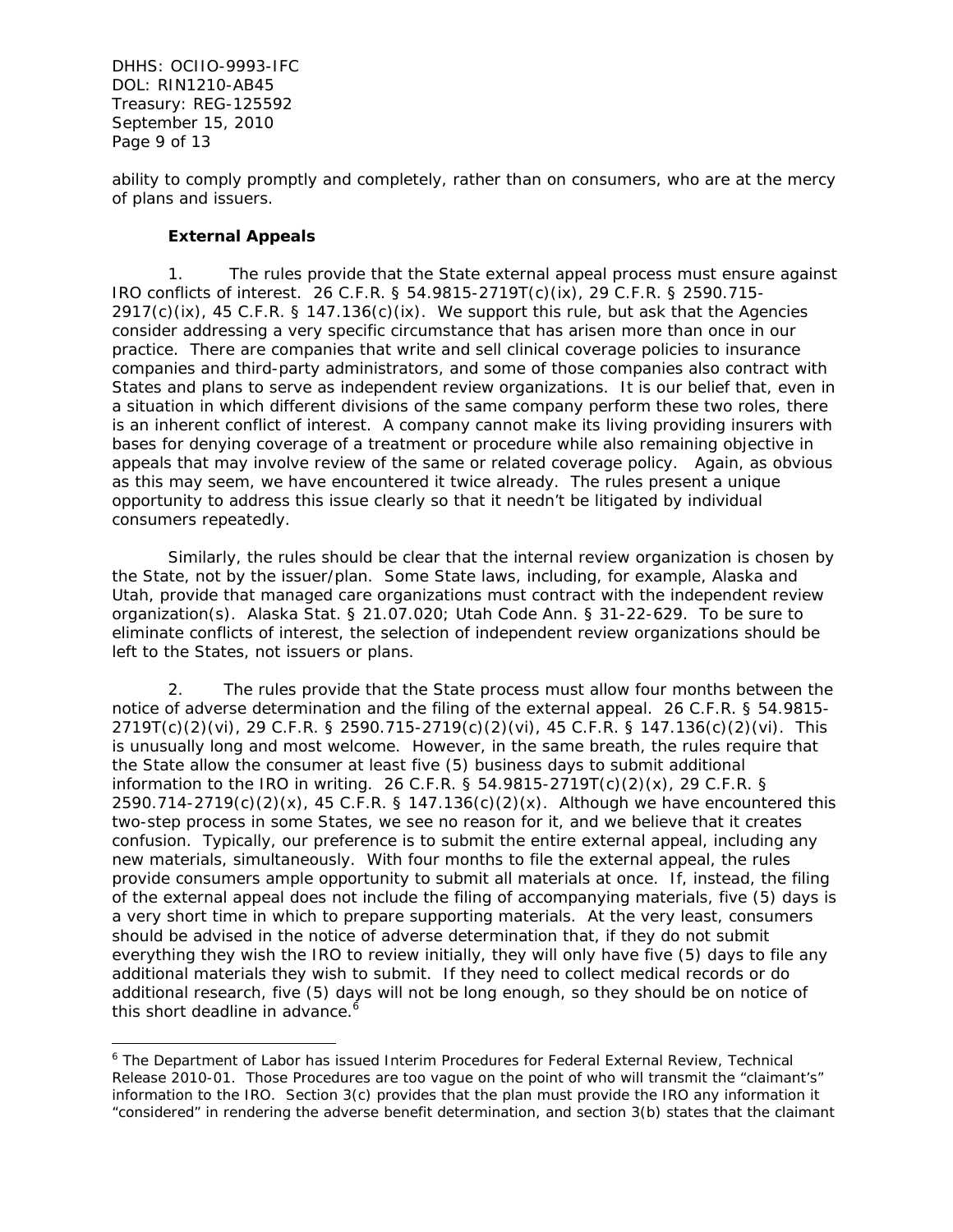DHHS: OCIIO-9993-IFC DOL: RIN1210-AB45 Treasury: REG-125592 September 15, 2010 Page 10 of 13

 $\overline{a}$ 

3. The rules provide that State external appeals should be conducted in a "substantially similar" manner to that found in the NAIC Model Act. 26 C.F.R. § 54.9815- 2719T(c)(2)(xvi), 29 C.F.R. § 2590.715-2719(c)(2)(xvi), 45 C.F.R. § 147.136(c)(2)(xvi). We strongly urge the Agencies to be more specific to avoid needless litigation of what is considered "substantially similar."

In particular, the majority of external appeals that we file involve experimental or investigational determinations, and these cases almost always come down to a disagreement about whether the medical literature is sufficient upon which to base a finding that the treatment is not experimental or investigational. The standards to be used in such a case are especially important in cases involving relatively new treatments, or treatments of relatively rare diseases. The standard set forth in the NAIC Model Act is as follows:

[w]hether there is sufficient evidence to demonstrate that the recommended or requested health care service or treatment is more likely than not to be beneficial to the covered person than any available standard health care services or treatments and the adverse risks of the recommended or requested health care service or treatment would not be substantially increased over those of available standard health care services or treatments.

Section 10.H.2.b. Independent reviewers are directed to consider not only whether the recommended health care service is approved by the FDA, but, if it is not, whether "[m]edical or scientific evidence or evidence-based standards" demonstrate that the above standard is met. Section 10.I.5. The terms "medical or scientific evidence" and "evidencebased standards" are defined in the NAIC Model Act. Sections 3.DD, S.<sup>7</sup>

 The use of a single standard such as this one by all States and the Federal external reviews would itself be a tremendously helpful consumer protection. Currently, each policy or plan has its own definition of "experimental or investigational," but typically, policies and summary plan descriptions do not provide guidance to either consumers or independent reviewers of the standard they must use to evaluate a treatment plan that the issuer/plan

may submit additional information to the IRO within ten (10) business days. It is unclear whether the plan must transmit to the IRO everything that it previously received from the claimant, including information that it did not rely on in reaching the adverse benefit determination, or whether the claimant must provide the IRO with all information it wishes the IRO to consider during that ten (10) day period. In addition, section 3(d) provides the plan with an opportunity to respond to any new information submitted by the claimant to the IRO; however, the same opportunity is not provided to the claimant. These omissions should be corrected.

<sup>7</sup> The NAIC Model Act includes, *inter alia*, as "medical or scientific evidence," published medical journal articles or articles accepted for publication. However, it is extremely burdensome for consumers to have to obtain the full-text of medical journal articles since only abstracts are available without charge on the internet; one either has to go to a medical library (if one is nearby) or pay quite a high price for copies of full text articles on the internet. We suggest that the Agencies consider accepting, as "medical or scientific evidence," abstracts published on PubMed.gov or other similarly-reliable internet-based services. Vermont allows the use of peer-reviewed abstracts presented at major medical association meetings. Vt. Admin. Code §§ 4-5-3:10.100(II)(6)(managed care organizations); 4-5-4.3(S)(6)(health insurers). However, even these would be difficult for consumers to obtain. Thus, peer-reviewed abstracts from reliable sources such as PubMed.gov should be accepted.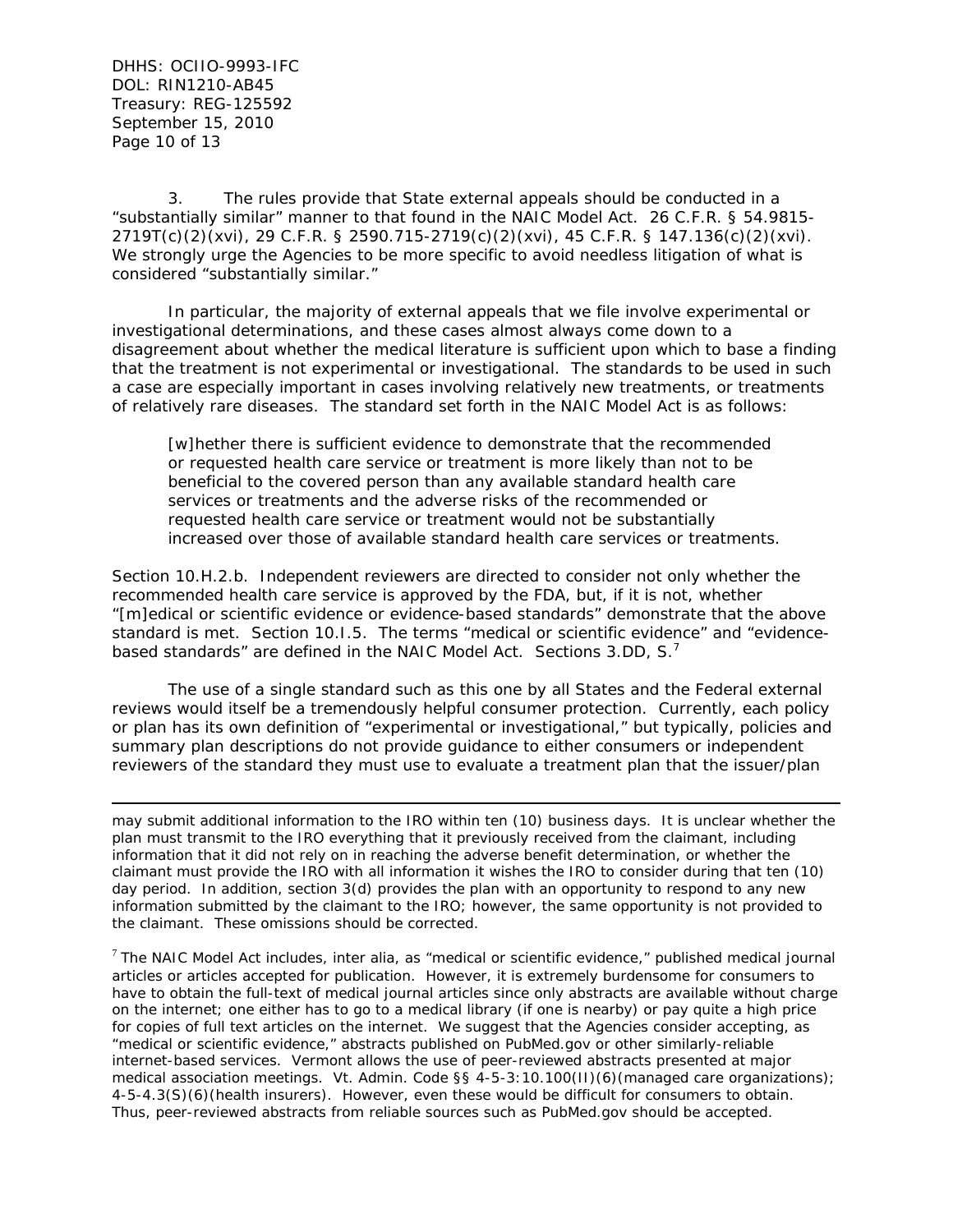DHHS: OCIIO-9993-IFC DOL: RIN1210-AB45 Treasury: REG-125592 September 15, 2010 Page 11 of 13

deems to be experimental or investigational. The lack of clarity and uniformity mars the process. This is an issue that arises often enough – and, when it does, it often determines the result in the case – so that incorporating a uniform standard into the minimum consumer protections is desirable. Although we would support the use of the NAIC Model Act's standard, a uniform standard that sets forth the standards to use when the treatment is not FDA approved for the use for which it is prescribed, so that all stakeholders are on notice of the standard to be employed, should be included as a minimum consumer protection.

4. On the other hand, we urge the Agencies to eliminate one of the provisions of the NAIC Model Act that has, in our experience, constituted a roadblock to effective, timely resolution of external appeals from denials based on the assertion that a treatment is experimental or investigational. Any such case is initiated with a physician's order. Thus, requiring that the treating physician certify that standard treatments have not been effective, are not medically appropriate, or there is no standard treatment, and that the recommended treatment is likely to be more beneficial than standard treatments or there are scientifically valid studies demonstrating that the proposed treatment is likely to be more beneficial than standard treatments – all of that is redundant and, since not every physician is willing to assist with insurance appeals, it creates an unnecessary road block.

We recall a case in New York, which has a physician's certification requirement for experimental/investigational external appeals, in which the physician had lost the first level appeal and, after that, told the patient that he would not spend any more time fighting with the insurer on her behalf. We prepared the external appeal and sent the form to the physician for his signature. He was angry and the form sat on his desk for days despite daily telephone calls from both the consumer and the undersigned. Ultimately, he relented and signed the form before the filing deadline, but the experience taught us that this seemingly innocuous requirement can become a genuine obstacle to consumers seeking to pursue external appeals. There was no doubt that the physician had ordered the treatment and, thus, it was implicit that he felt that it was the best and most appropriate treatment available, and that he was utilizing his clinical skill and judgment in selecting the treatment in question. Therefore, the physician certification was redundant and unnecessary. We urge its elimination.

Some States require even more than the NAIC Model Act suggests. For example, Connecticut and New Hampshire require that the insured provide a copy of the certificate of coverage. Conn. Gen. Stat. § 38a-478n(c)(1)(B); New Hampshire Rev. Stat. Ann. § 420- J:5-b.VII.a. However, over and over, insurers have refused to provide us with a copy of the certificate of coverage. This sort of requirement should not be permitted. If the goal is to ensure that independent review organizations have a copy of the certificate of coverage or summary plan description, the burden of producing this document should be on the plan/issuer.

5. The consumer and/or his/her representative should be able to rely on the ground for coverage denial set forth in the notice of adverse decision. If an independent reviewer decides to uphold the denial for an entirely different reason than that on which the issuer/plan relied, the consumer and/or his/her representative should be given an opportunity to respond to this new rationale before a final notice of adverse decision is issued. The rules include this requirement for internal appeals, but not for external appeals.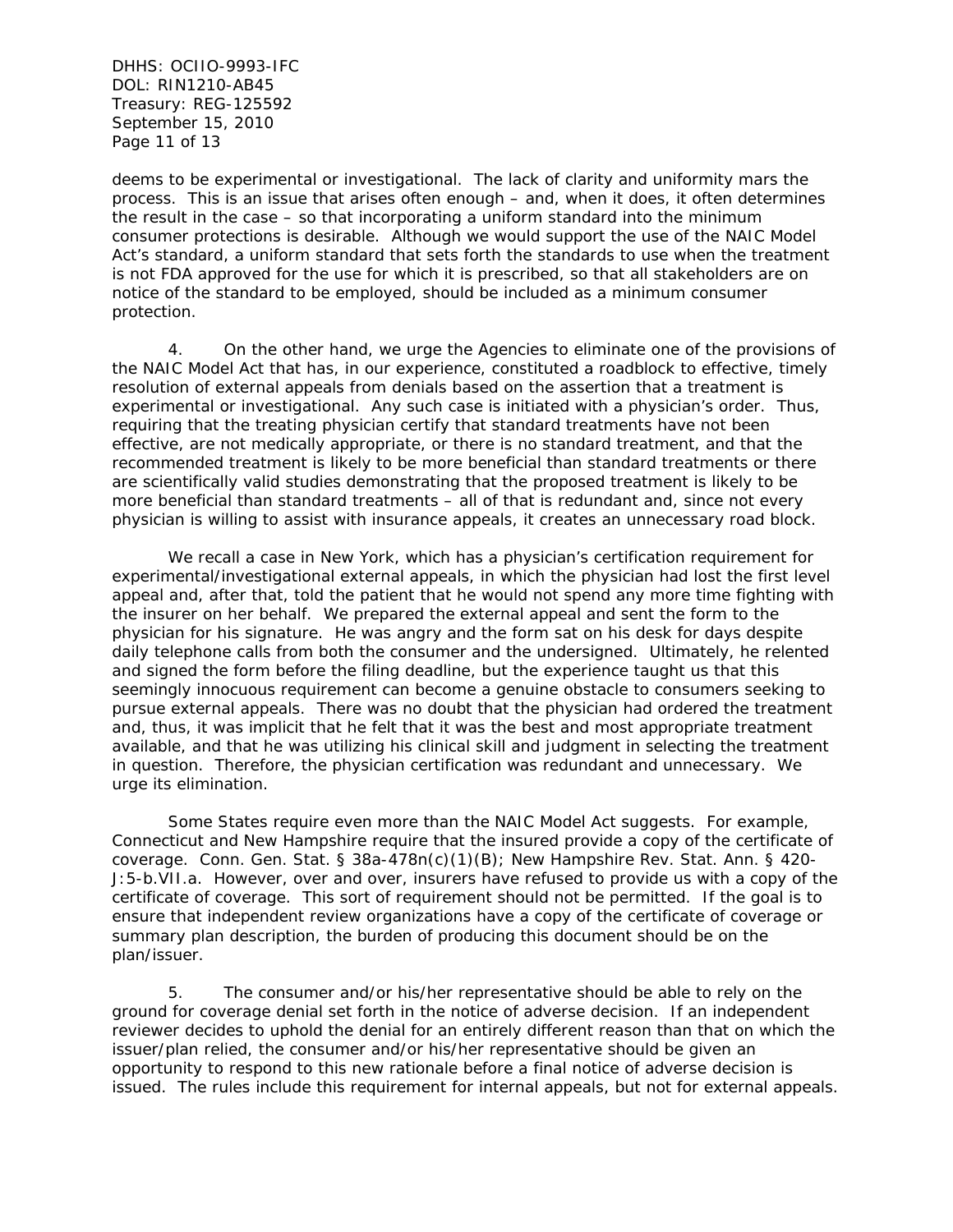DHHS: OCIIO-9993-IFC DOL: RIN1210-AB45 Treasury: REG-125592 September 15, 2010 Page 12 of 13

 $\overline{a}$ 

26 C.F.R. § 54.9815-2719T(b)(2)(ii)(C)(2), 29 C.F.R. § 2590.715-2719(b)(2)(ii)(C)(2), 45 C.F.R. § 147.136(b)(2)(ii)(C)(2).

We recently had a case in which proton beam radiotherapy for treatment of a tumor called acoustic neuroma was denied on the ground that proton beam radiotherapy was deemed experimental/investigational. We filed several appeals and, eventually, an external appeal. The independent reviewer found that proton beam radiotherapy is not experimental/investigational for the treatment of acoustic neuroma, but that the plan's definition of "medically necessary and appropriate" included a finding that the therapy in question was more effective than other covered therapies. The external reviewer found that other therapies were equally effective and ruled against us on that ground. At no time had the issue of how proton beam radiotherapy compared to other therapies been raised by the plan, and we never had an opportunity to respond to this point.

 This was not a one-time occurrence. Just this month, we filed several appeals from the denial of gastric electrical stimulation to a patient with idiopathic gastroparesis. There were four levels of appeal in all; the first three were denied based on the claim that gastric electrical stimulation is experimental/investigational. We updated our medical research and the medical records again before filing the final appeal, which consisted of approximately 1,000 pages of documents that overwhelmingly proved that gastric electrical stimulation is the standard of care for medically refractory idiopathic gastroparesis. The final decision we received rested on an entirely different rationale, i.e., that the patient's gastroparesis was caused by narcotic drug use due to chronic back pain, and was not idiopathic, thereby rendering the use off-label. We requested an opportunity to respond; in fact, our medical expert was prepared to state unequivocally that it is entirely unknown whether narcotic drug use can cause gastroparesis, and that, in this particular case, his best medical judgment is that the patient's past use of pain medication was not the cause of her gastroparesis. We received no response to this request. Today, this patient is on a feeding tube, in the hospital; her kidneys are shutting down; and her life hangs in the balance. To pursue coverage further, a case will have to be litigated in federal court – something that cannot be accomplished quickly enough to save the life of this consumer.

 If an independent review organization is going to render a decision based on a rationale that never was raised before, the consumer must be given an opportunity to present his/her response to that rationale before a final adverse determination is issued.<sup>8</sup>

6. The Agencies have asked expressly whether the Federal external review process should apply when the State external review process does not apply to all issuers in the State. For example, some States have external appeal rules that apply only to HMOs. While we agree that it would be best if the States would broaden their procedures to apply to all issuers in the State, it seems to us that there can be no question that, in the absence of State external appeal, the Federal external review should be available.

7. We very much agree with the NAIC Model Act that the independent medical reviewers presiding over a case involving a denial of coverage as experimental or investigational should be "experts in the treatment of the covered person's condition and

 $8$  This same point should be made in the context of DOL Technical Release 2010-01 at section 3(g). If the IRO bases its decision on entirely new grounds not previously raised by the plan, the claimant should have an opportunity to respond to that new ground.